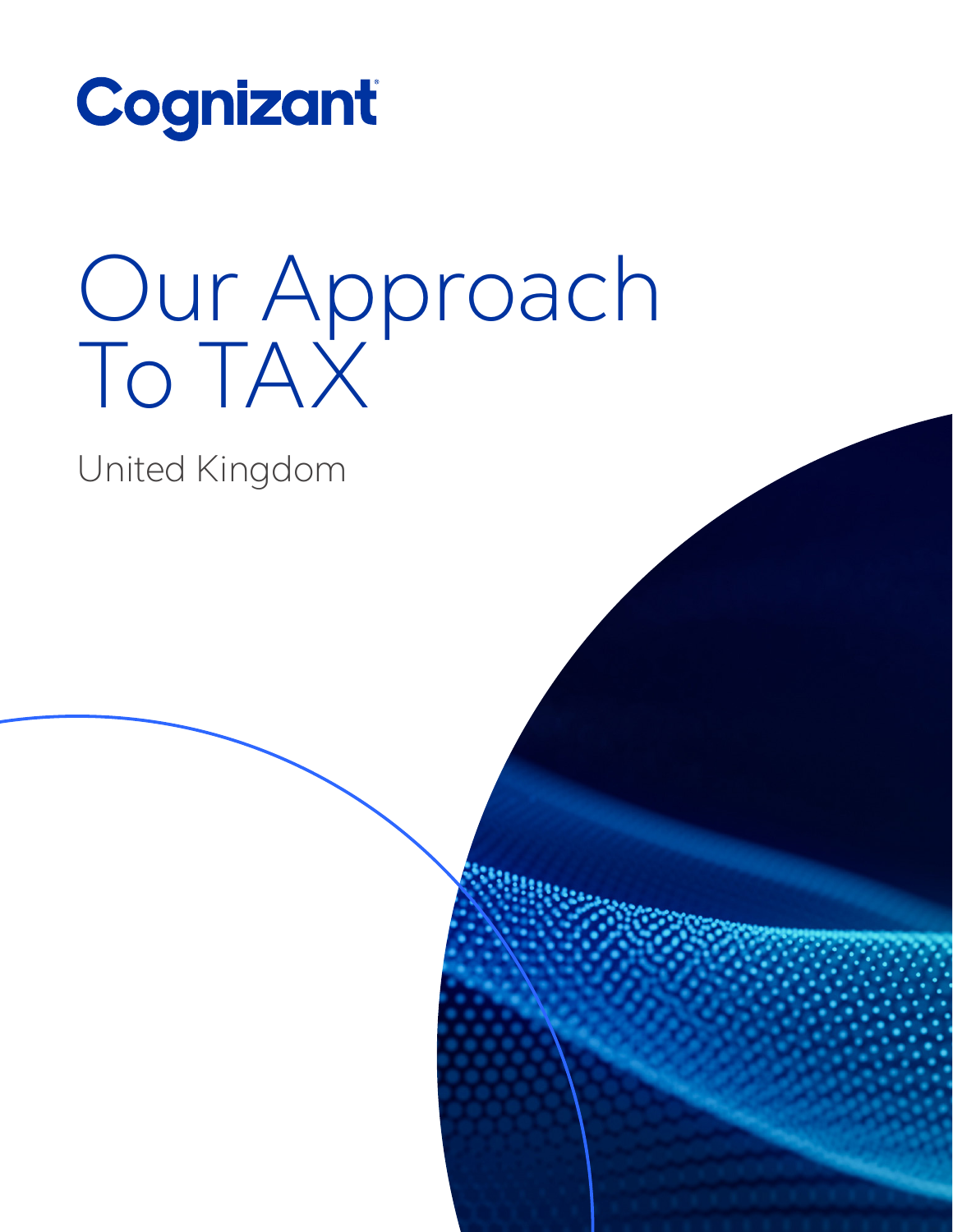Integrity, compliance with laws, ethical behaviour, and good conduct are central to our values and our approach to tax.

Cognizant is committed to:

- Acting in accordance with applicable tax law in all jurisdictions in which we operate.
- Maintaining an open and constructive working relationship with tax authorities.
- Supporting efforts to increase trust and understanding of the tax system.
- Ensuring effective tax management processes and controls.

## **Scope**

This document applies to Cognizant Worldwide Limited and other UK companies (referred collectively as "Cognizant UK") which are direct or indirect subsidiaries of Cognizant Technology Solutions Corporation ("CTSC"). CTSC and its consolidated group of companies, including Cognizant UK, are referred to herein as "Cognizant".

This document has been published in accordance with paragraphs 16(4) and 20(1) of Schedule 19 to the Finance Act 2016. It covers both direct and indirect taxes, including corporate tax, PAYE and VAT, and relates to the financial year ended 31 December 2021.

### **Governance**

Cognizant is committed to responsible corporate behaviour and as such maintains internal governance policies to support its tax control framework. Our goal is to ensure that we comply with all applicable tax laws. All tax returns and payments are expected to be

submitted to the respective tax authorities by the applicable deadlines.

At Cognizant, the global tax team is part of the finance function and reports to the Chief Financial Officer (CFO) of CTSC. The CFO receives frequent updates throughout the year from the tax team. Cognizant's Group Head of Tax leads a team of experienced tax professionals, who hold a combination of accounting, tax and legal qualifications, based predominantly in the USA, UK, India and Singapore.

## **Management of tax risk**

In an increasingly complex international business environment, some degree of risk and uncertainty is inevitable. Cognizant manages risks in a proactive manner and seeks to minimise risk. In the event of uncertainty regarding interpretation of a tax law, Cognizant may seek specialist advice to ensure the correct application of the law.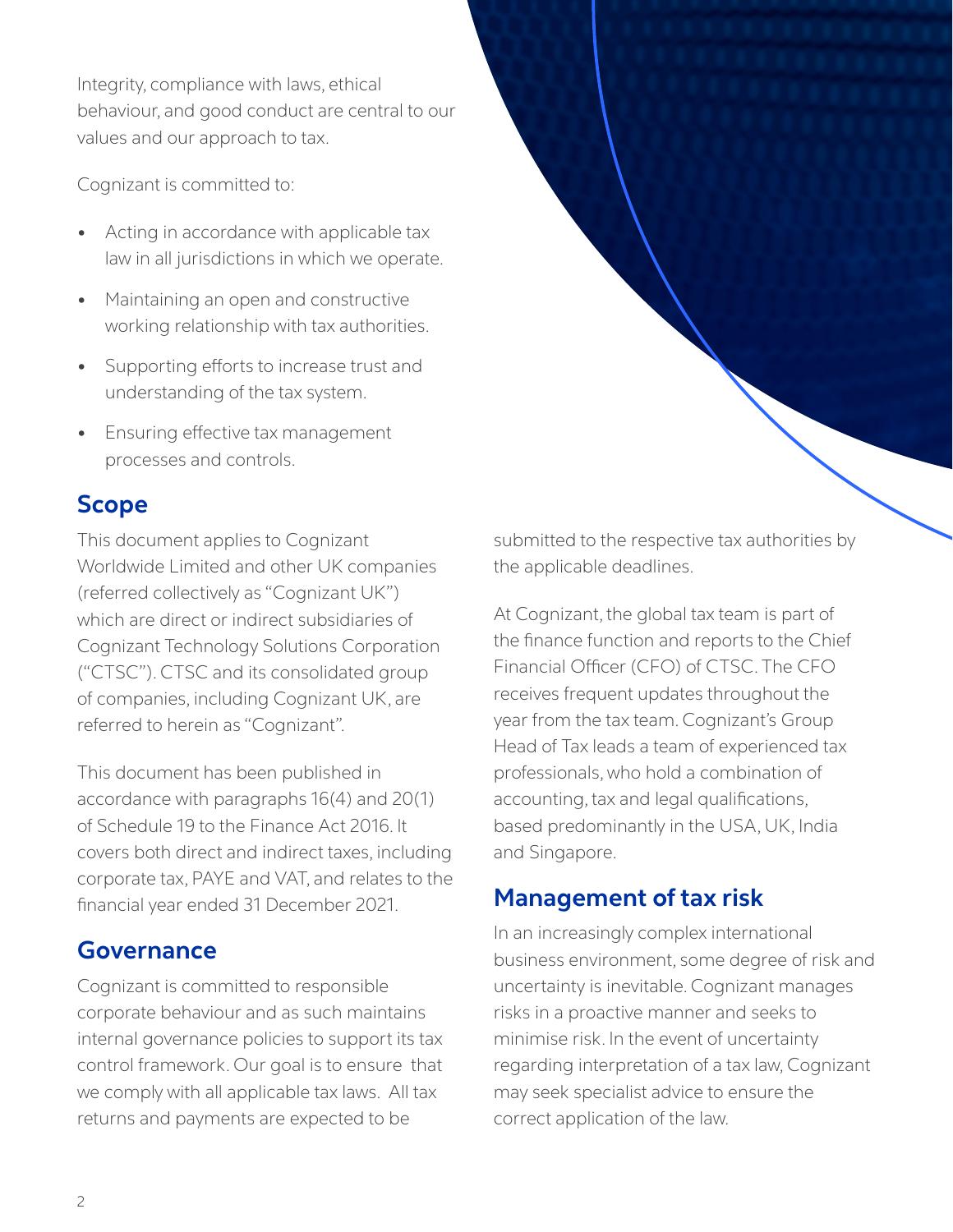Cognizant manages tax risks and compliance with tax laws through people, processes, controls and systems. In situations where, despite our best efforts, a tax risk is identified, Cognizant's governance procedures require its escalation and prompt notifications to the appropriate senior personnel.

## **Tax Planning**

Cognizant may consider different tax outcomes when deciding how to structure commercial transactions. Cognizant never willfully engages in any tax arrangements that go against the intent of tax laws in any of the jurisditions in which it operates. Tax decisions are always made with sound judgment, in the context of the substantive business transactions with which they are concerned and in full compliance with applicable laws in the UK and all other relevant jurisdictions.

Cognizant's tax positions and reporting reflect the business activities undertaken in the UK and elsewhere. Cognizant does not enter into artificial, contrived or abusive tax arrangements, nor do we seek to exploit shortcomings within the relevant law in order to reduce its liability to UK, or any other jurisdiction.

## **Transparency**

We support and comply with initiatives to increase trust and understanding of the tax system and improve transparency on taxation matters.

Cognizant does not engage in, nor tolerate, any form of behaviour that facilitates the evasion of tax, whether in the UK or in any other jurisdiction. Cognizant is also committed to ensuring that it has procedures in place at

all times aimed at preventing tax evasion by anyone acting on its behalf.

### **Engagement with Tax Authorities**

Given the increasing complexity of tax laws and regulations around the world, local tax authorities may challenge some of the judgements which Cognizant has made or our interpretation of local tax law. We therefore believe in an open, proactive and cooperative dialogue with tax authorities to ensure agreement on interpretation of law. We will be transparent in all our dealings with tax authorities and other regulators.